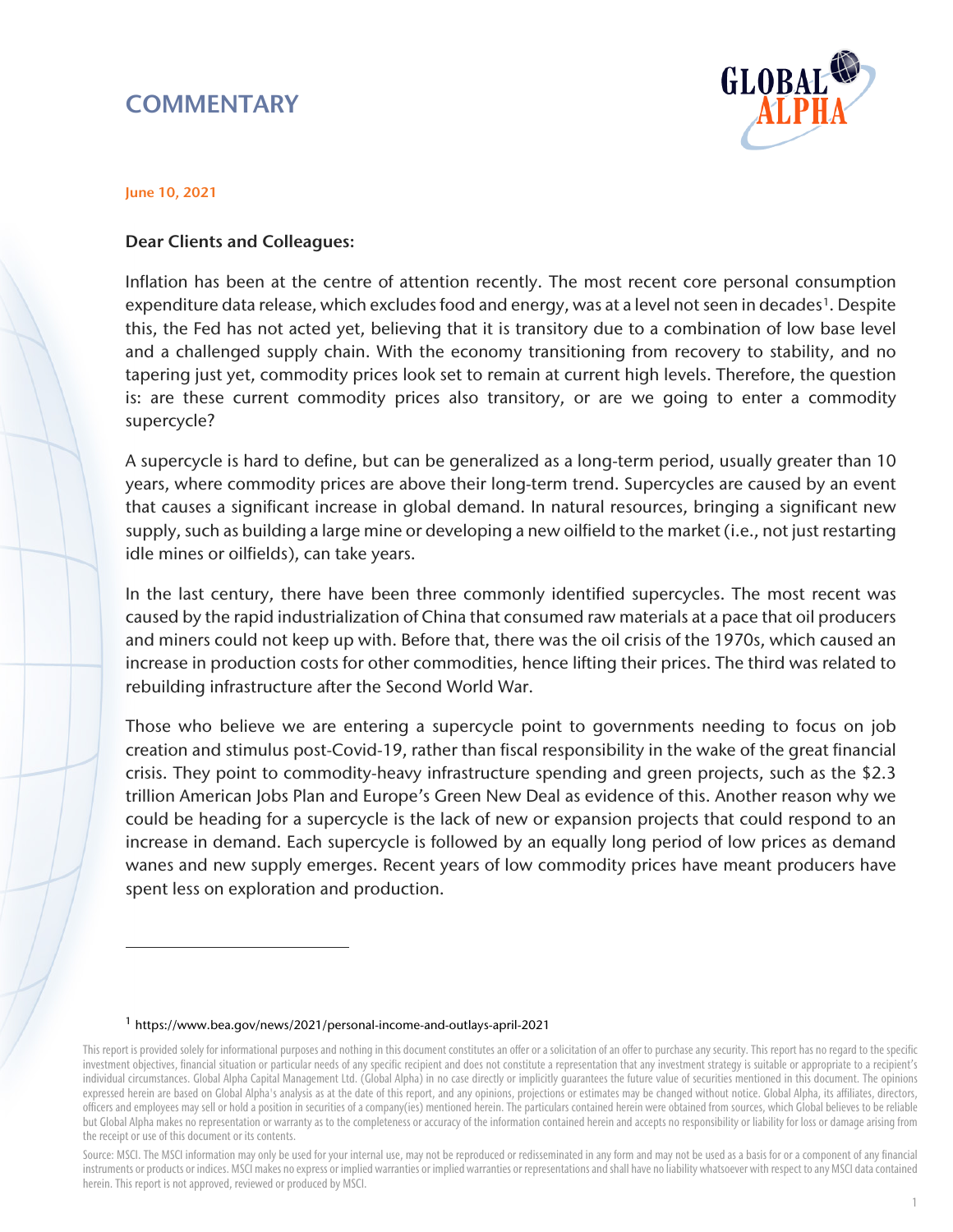### COMMENTARY CONT.



A contrasting opinion is that these commodity prices are more of a spike than entering into a new supercycle, with the recovery and fiscal response being the cause for the increase in commodity prices; this opinion is shared by the Fed. They believe this is not the structural change in demand needed for a supercycle and any increase in demand from the green energy transformation will be offset by slowing growth coming from China. Rather, they foresee sustained rallies in certain commodities more highly correlated to energy transition or electric vehicles and a limited new supply, such as copper, cobalt, nickel, lithium, and some rare earth metals.

Whether this is a short-term spike for commodity prices, or the start of another supercycle, Global Alpha has a diversified commodity exposure across its portfolios.

Westgold (WGX:AU) owns and operates three mining centres in Western Australia, a very favourable mining jurisdiction. These three operations have a throughput capacity of over 4 million tonnes per annum production capacity. The potential upside to throughput will come from the Big Bell mining operations, where production is set to go from 250,000 oz per annum to a long life 300,000 oz per annum average. Westgold has a solid balance sheet and will generate strong free cash flow as the company moves from an intensive capital spending phase.

Alumina (AWC:AU) is a leading Australian resource company with a specific focus on alumina, the feedstock for aluminum smelting. Alumina owns 40% of the world's largest alumina business, Alcoa World Alumina and Chemicals (AWAC) JV with Alcoa. AWAC assets include bauxite mines and alumina refineries in Australia, Brazil, and other countries. AWAC also owns a 55% interest in an aluminum smelter in Australia. AWAC is the world's largest producer of alumina and has a low position on the bauxite and alumina cost curves.

Aurubis (NDA:GY) is a leading integrated copper group and the largest copper recycler worldwide. The company produces over 1 million tons of copper cathodes per year, and from them a variety of copper products. Aurubis also produces precious metals, lead, nickel, tin, and zinc among other metals, as well as additional products, such as sulfuric acid. Aurubis has production sites in Europe and the United States.

Rayonier (RYN:US) is the second-largest timber REIT, with approximately 2.7 million acres located in strong softwood timber growing regions throughout the United States, primarily in the south with some operations in the Pacific Northwest, and New Zealand. What differentiates Rayonier is that they are a pure timber play – they do not own any pulp, paper or wood manufacturing operations.

Source: MSCI. The MSCI information may only be used for your internal use, may not be reproduced or redisseminated in any form and may not be used as a basis for or a component of any financial instruments or products or indices. MSCI makes no express or implied warranties or implied warranties or representations and shall have no liability whatsoever with respect to any MSCI data contained herein. This report is not approved, reviewed or produced by MSCI.

This report is provided solely for informational purposes and nothing in this document constitutes an offer or a solicitation of an offer to purchase any security. This report has no regard to the specific investment objectives, financial situation or particular needs of any specific recipient and does not constitute a representation that any investment strategy is suitable or appropriate to a recipient's individual circumstances. Global Alpha Capital Management Ltd. (Global Alpha) in no case directly or implicitly guarantees the future value of securities mentioned in this document. The opinions expressed herein are based on Global Alpha's analysis as at the date of this report, and any opinions, projections or estimates may be changed without notice. Global Alpha, its affiliates, directors, officers and employees may sell or hold a position in securities of a company(ies) mentioned herein. The particulars contained herein were obtained from sources, which Global believes to be reliable but Global Alpha makes no representation or warranty as to the completeness or accuracy of the information contained herein and accepts no responsibility or liability for loss or damage arising from the receipt or use of this document or its contents.